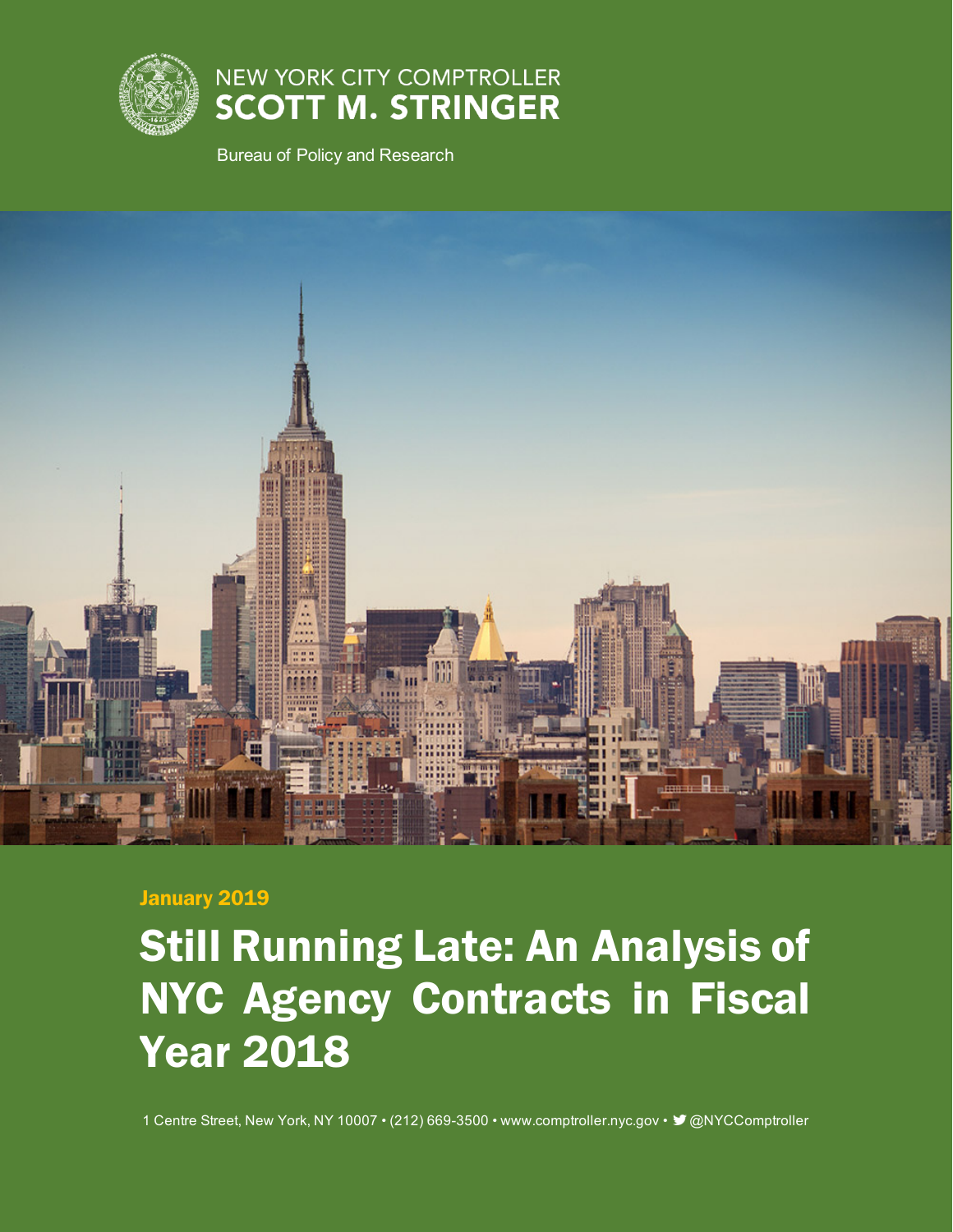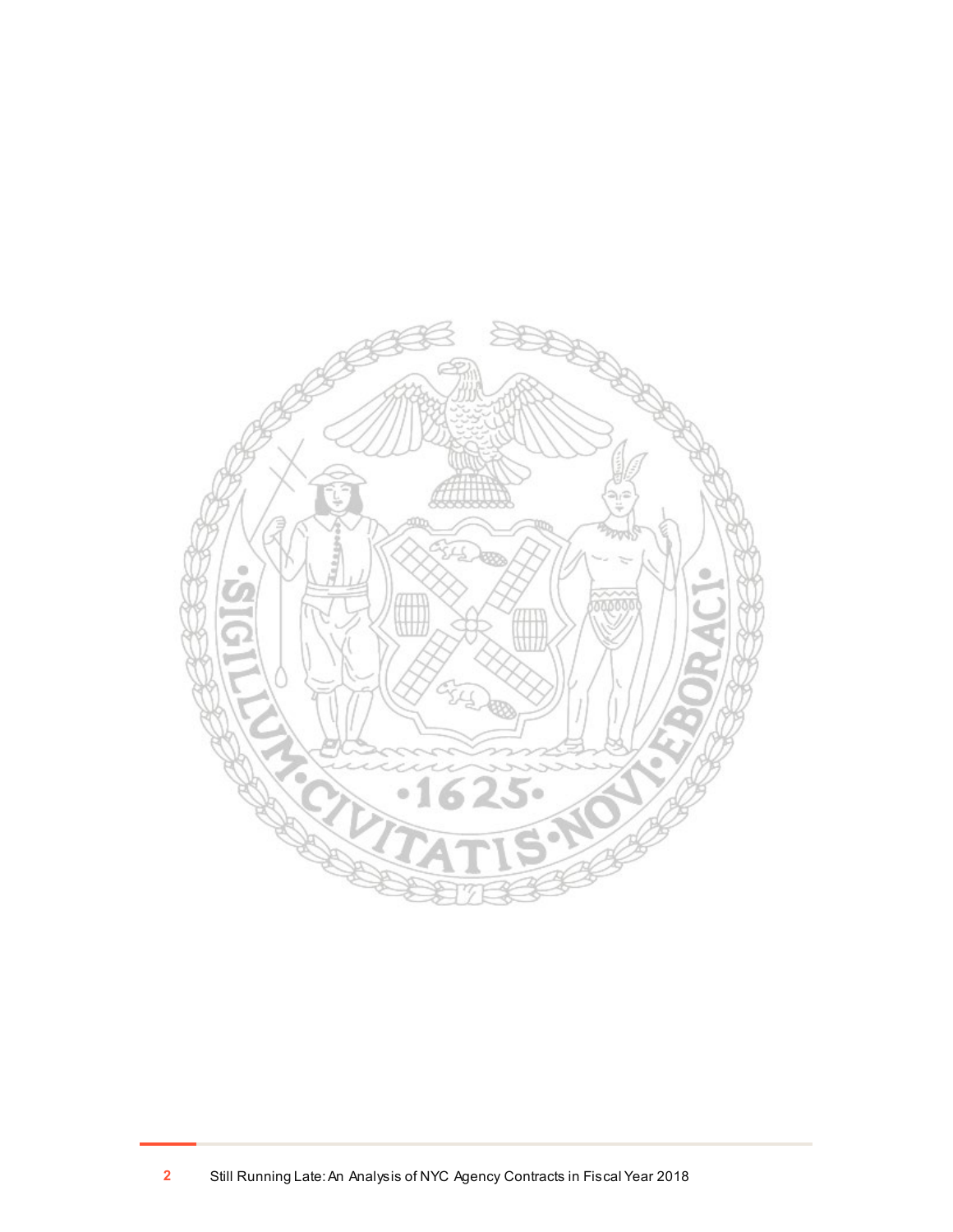# **Contents**

| Total Contract Actions Received by Comptroller's Office in FY18 6 |  |
|-------------------------------------------------------------------|--|
| <b>Retroactivity Trends Among All City Contracts in FY18</b>      |  |
|                                                                   |  |
| <b>Retroactivity Trends Among Human Service Contracts in FY18</b> |  |
|                                                                   |  |
|                                                                   |  |
| <b>Retroactivity Trends Among All City Contracts in FY18</b>      |  |
|                                                                   |  |
| <b>Retroactivity Trends Among Human Service Contracts in FY18</b> |  |
|                                                                   |  |
|                                                                   |  |
|                                                                   |  |
|                                                                   |  |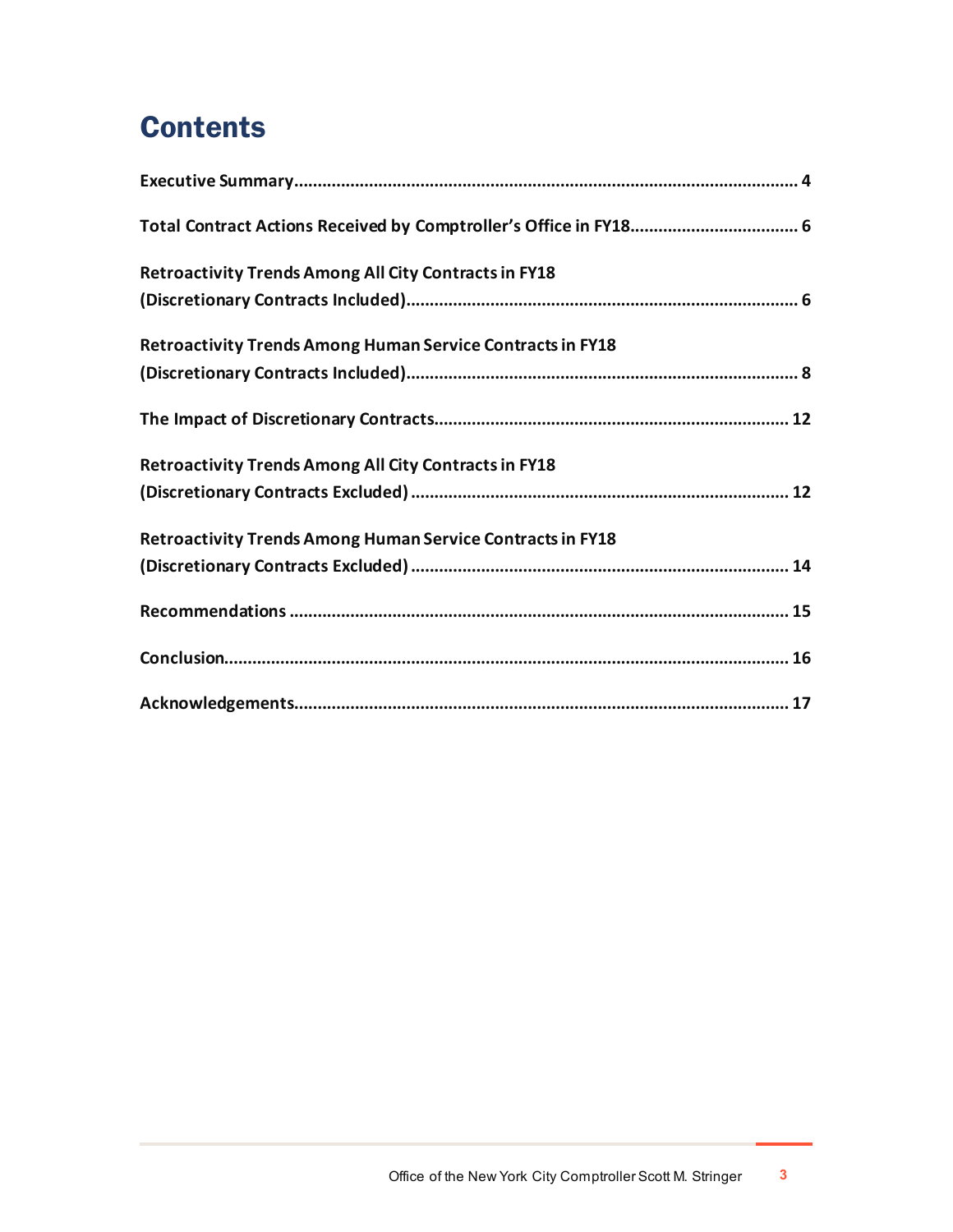# <span id="page-3-0"></span>Executive Summary

New York City can be a tough place to do business, and when you are doing business with the City itself, it can be even tougher. The challenges of contracting with the City of New York are well known: a drawn out procurement process, multiple government agencies performing various oversight duties, and the inevitable delays that seem to haunt the vast majority of contracts from the time of award to the point of registration.

This lengthy procurement process is grounded in good intentions. The City has an obligation to spend public funds wisely and fairly, and to maximize tax dollars through a bid process that is both competitive and transparent. To achieve these goals, rigorous oversight from a number of agencies is required before a contract can be registered.

However, too often the City's procurement process gets mired in needless bureaucracy, causing hardship to vendors doing business with the City. It can delay the start of important construction projects, driving up costs, or stop projects midstream while change orders and contract amendments are processed. It can discourage minority and women-owned businesses from competing for City contracts, because the time it takes to get paid is too much for smaller businesses to bear. And it can drive non-profit organizations to the brink of financial collapse, because these mission-driven organizations will continue to provide critical services to New Yorkers in need, whether or not their contracts have been registered.

This report by New York City Comptroller Scott M. Stringer – the second annual analysis of its kind by the office – takes a data-driven look at the City's failure to register contracts in a timely fashion and finds, once again, that too often contracts are registered after the start date of the contract has passed. This is a critical shortcoming because a vendor can only be paid once a contract is registered. Like the Fiscal Year 2017 analysis, this report places particular emphasis on human service contracts and offers recommendations for speeding up City procurement without sacrificing crucial oversight.

For the first time this year, this report provides two separate analyses of late contracts: one that includes discretionary contracts and one that excludes them. This is being done to assess the impact of discretionary contracts on the City's contract registration crisis. Discretionary contracts are awarded by City Council members and Borough Presidents for projects within their districts, and are allocated in June when the budget for the coming year is adopted, with a contract start date of July 1. After the allocation, vendors must have their pre-qualification applications approved and negotiate a scope of work before contracts can be executed. This means that discretionary contracts are always submitted for registration late (or after their start date) due to the time-constrained manner in which they originate. By accounting for the impact of these contracts on the City's overall ability to register contracts on time, the Comptroller's Office is providing the most refined look to date at the universe of city contracts.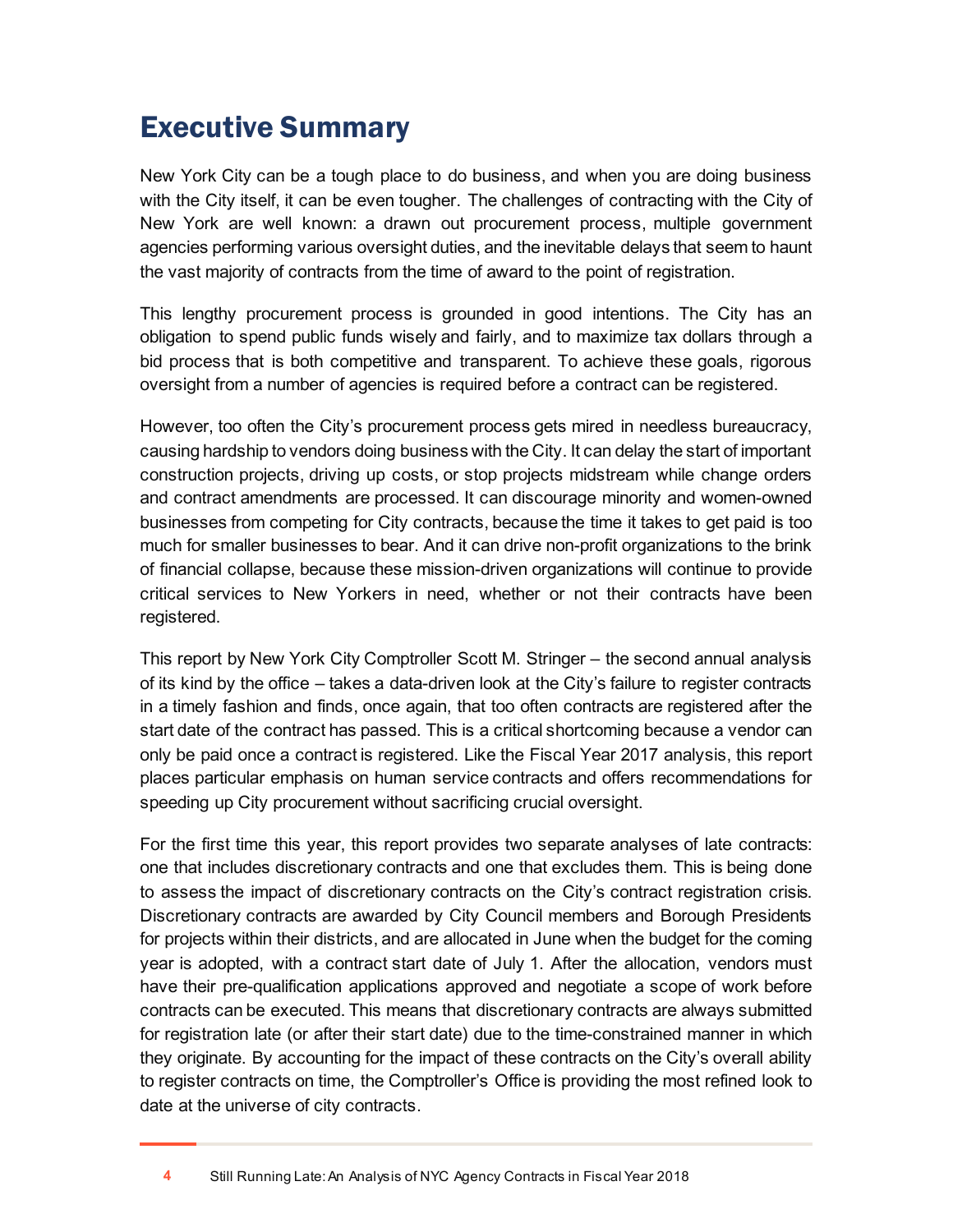Key findings of this year's analysis include:

- In FY18, 80% of all new and renewal contracts arrived at the Comptroller's Office for registration after their start date had already passed. When removing discretionary contracts from the analysis, that rate improved only slightly to 75%.
- When examining human service contracts only, 89% arrived at the Comptroller's Office after the contract start date. This is a higher retroactivity rate than the citywide average, suggesting that non-profit organizations wait longer for their contracts to be submitted for registration than vendors that do business with the City overall. When removing discretionary contracts from the analysis, that rate improved only slightly to 81%.
- In FY18, 40% of new and renewal contracts arrived at the Comptroller's office a full six months or more after their start date. When removing discretionary contracts from the analysis, this report found that over 23% of contracts were over six months late.
- The latest contracts are getting later. In FY18, all new and renewal contracts that were submitted for registration more than a year after their start date were on average 589 days late, compared to 558 days in FY17. Human services new and renewal contracts that were submitted more than one year after their start date in FY18 were on average 541 days late, compared to 504 days in FY17.

There are common sense solutions to these problems that would improve the contracting process for both vendors and the City. The City has launched the first phase of PASSPort – the "end to end" procurement system that the Mayor's Office of Contract Services has been developing to address some of these challenges – but more must be done to end the City's crisis of late contracts. With that in mind, the Comptroller's Office recommends the following:

- Agencies with an oversight role in the City's contract review process should be assigned a strict timeframe to complete their work, similar to the Comptroller's 30 day time limit for contract registration. This would provide clarity to the vendor community and hold city agencies accountable to complete their work expeditiously. In the absence of action towards this goal by the Administration, the 2019 Charter Commission should create a ballot measure to implement this reform.
- The City should create a public-facing tracking system that allows vendors to monitor the progress of their contract through each stage of the review process. This would introduce accountability to the City's oversight agencies and bring sunlight to a corner of government that is notoriously opaque.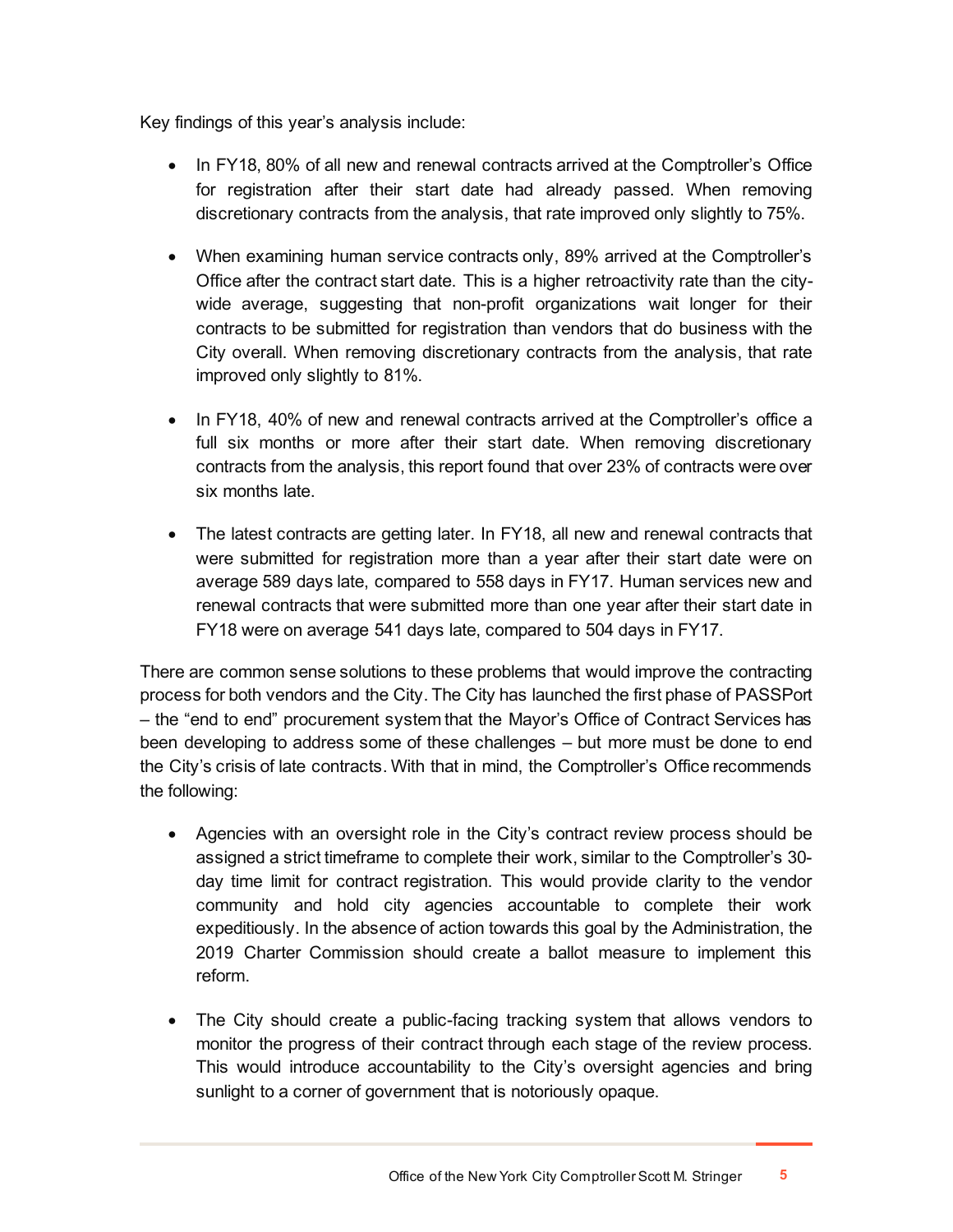# <span id="page-5-0"></span>Total Contract Actions Received by Comptroller's Office in FY18

The Comptroller's office registered a total of 19,381 contracts in Fiscal Year 2018, just over 1,000 more than the prior year. These contracts were submitted by all City agencies and included all procurement categories.

After a contract is submitted, the Comptroller's Office is mandated by the City Charter to either register it or return it to the submitting agency if questions arise, within 30 days. In Fiscal Year 2018, the Comptroller's office took an average of 20 days to register a contract. However, it can take months or even years for a contract to work its way through the various stages of review before arriving at the Comptroller's office for registration. The lengthy process involves months of drafting and negotiation between the vendor and the contracting agency, and is followed by additional oversights. Five other City agencies play a role in reviewing contracts before they are submitted to the Comptroller's Office: the Mayor's Office of Contract Services, the Corporation Counsel, the Department of Investigation, the Office of Management and Budget, and the Department of Small Business Services. Compounding the problem, there are currently no timeframes within which these agencies must perform their tasks.

To assess this process and its impact on contract registration, the Comptroller's office examined the "retroactivity" of each contract received in Fiscal Year 2018. Retroactivity refers to the length of time that passed between the contract's start date and its registration date. If a contract arrives at the Comptroller's Office for registration after the contract start date, it is considered retroactive.

**This report provides two separate analyses of contract data: one that includes discretionary awards and one that excludes them.** This is being done to highlight the impact of discretionary contacts (which are always submitted after their start dates) on the City's overall ability to submit contracts for registration on time. However, since vendors are negatively impacted by late contract registration regardless of the contract type, the primary focus of this report is the analysis that includes discretionary contracts.

# <span id="page-5-1"></span>Retroactivity Trends Among All City Contracts In FY18 (Discretionary Contracts Included)

To determine the retroactivity of each contract submitted in FY 2018, our office tracked each distinct contract action from the date it was first received by our office to the date it was ultimately registered. We then further narrowed that group of contracts to identify ones that were received by our office after the contract start date.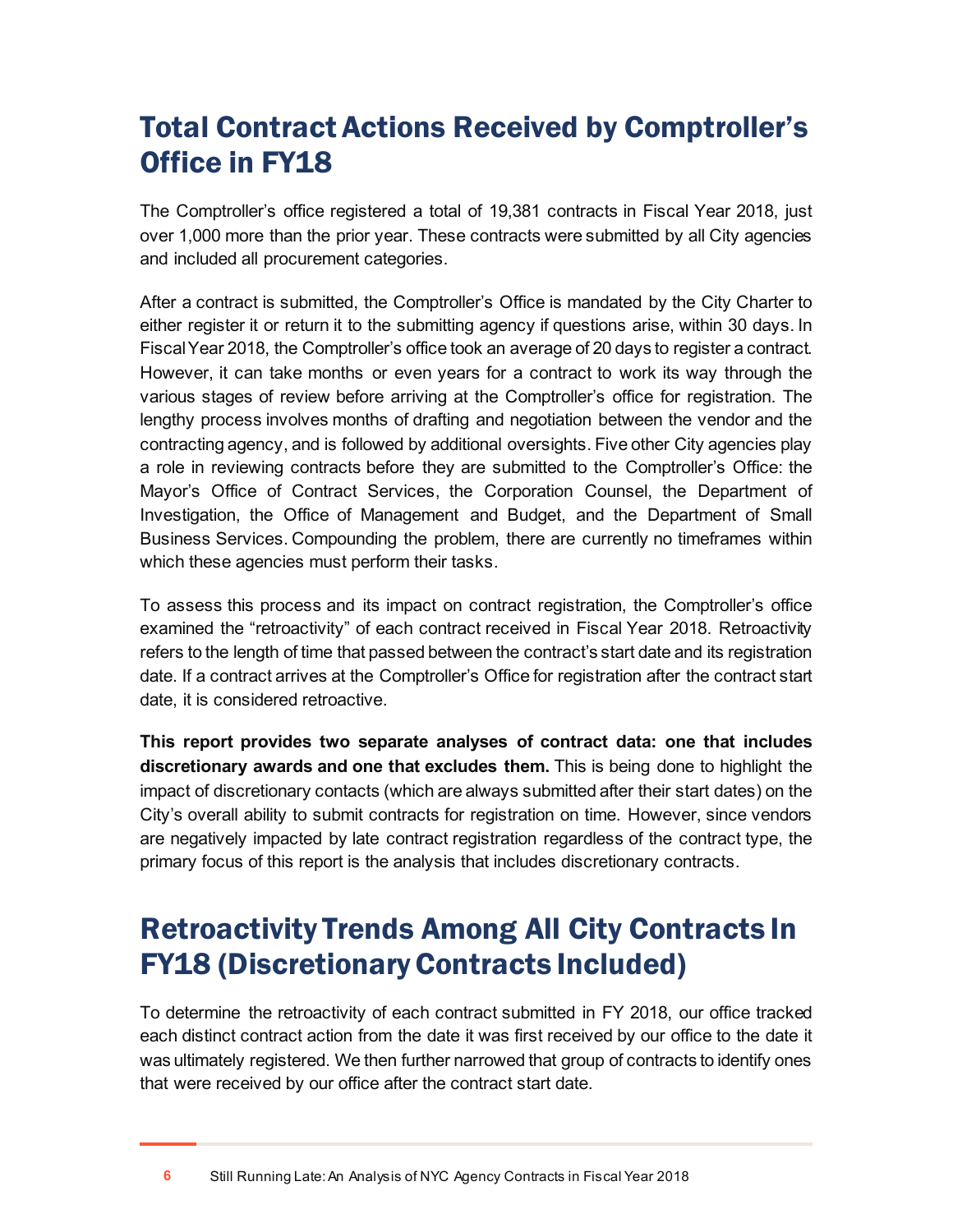Of the 19,381 contract submissions registered in FY18, 17,355 – or 90% – were already retroactive by the time they reached the Comptroller's office. However, that figure does not account for certain contract actions, like extensions or amendments to existing contracts, which can be difficult to isolate and arguably could make more contracts appear to be retroactive. To control for this dynamic, the Comptroller's Office removed contract amendments and extensions from our analysis, allowing us to look at the retroactivity of only new and renewal contracts, which have start dates that can be easily identified. The analysis found:

- Of the 19,381 contracts that were registered in FY18, 6,440 were new or renewal contracts, known as CT1s.
- Of those  $6,440$  CT1 contracts,  $5,179$  or  $80\%$  were retroactive.

### How retroactive were these contracts?

The following chart shows the length of time from contract start date until submission to the Comptroller's Office for 5,179 retroactive CT1 contracts that were registered in FY18. The data is presented next to the FY17 data to provide a year over year comparison.

| <b>Fiscal Year 2018</b>            |          |           |           |            |             |                 |              |  |  |  |
|------------------------------------|----------|-----------|-----------|------------|-------------|-----------------|--------------|--|--|--|
| Number of<br>days                  | Under 30 | $31 - 60$ | $61 - 90$ | $91 - 180$ | $181 - 365$ | <b>Over 365</b> | <b>Total</b> |  |  |  |
| Number of<br>contracts             | 1,520    | 552       | 273       | 777        | 1,381       | 676             | 5,179        |  |  |  |
| % of total                         | 29.3%    | 10.7%     | 5.3%      | 15.0%      | 26.7%       | 13.1%           | 100%         |  |  |  |
| Average<br>number of<br>days retro | 1.6      | 43.4      | 75.0      | 136.2      | 269.7       | 589.0           | 178.3        |  |  |  |

#### Chart I: Length of Retroactivity Among Registered CT1 Contracts, FY18 v FY17

|                                    | <b>Fiscal Year 2017</b> |                                                                        |      |       |       |       |       |  |  |  |
|------------------------------------|-------------------------|------------------------------------------------------------------------|------|-------|-------|-------|-------|--|--|--|
| Number of<br>days                  | Under 30                | $61 - 90$<br>$181 - 365$<br>$91 - 180$<br>$31 - 60$<br><b>Over 365</b> |      |       |       |       |       |  |  |  |
| Number of<br>contracts             | 1,680                   | 462                                                                    | 328  | 873   | 1,247 | 558   | 5,148 |  |  |  |
| % of total                         | 32.6%                   | 9.0%                                                                   | 6.4% | 17.0% | 24.2% | 10.8% | 100%  |  |  |  |
| Average<br>number of<br>days retro | 3.6                     | 44.0                                                                   | 75.6 | 132.9 | 267.0 | 557.7 | 157.6 |  |  |  |

As the above chart illustrates, of the 5,179 retroactive CT1 contracts that were registered in FY18, 40% were more than 180 days retroactive. The real life impact of this statistic is that vendors who were awarded those contracts could not receive payment for at least six months after the contract start date. For the unlucky vendors that were awarded the 13%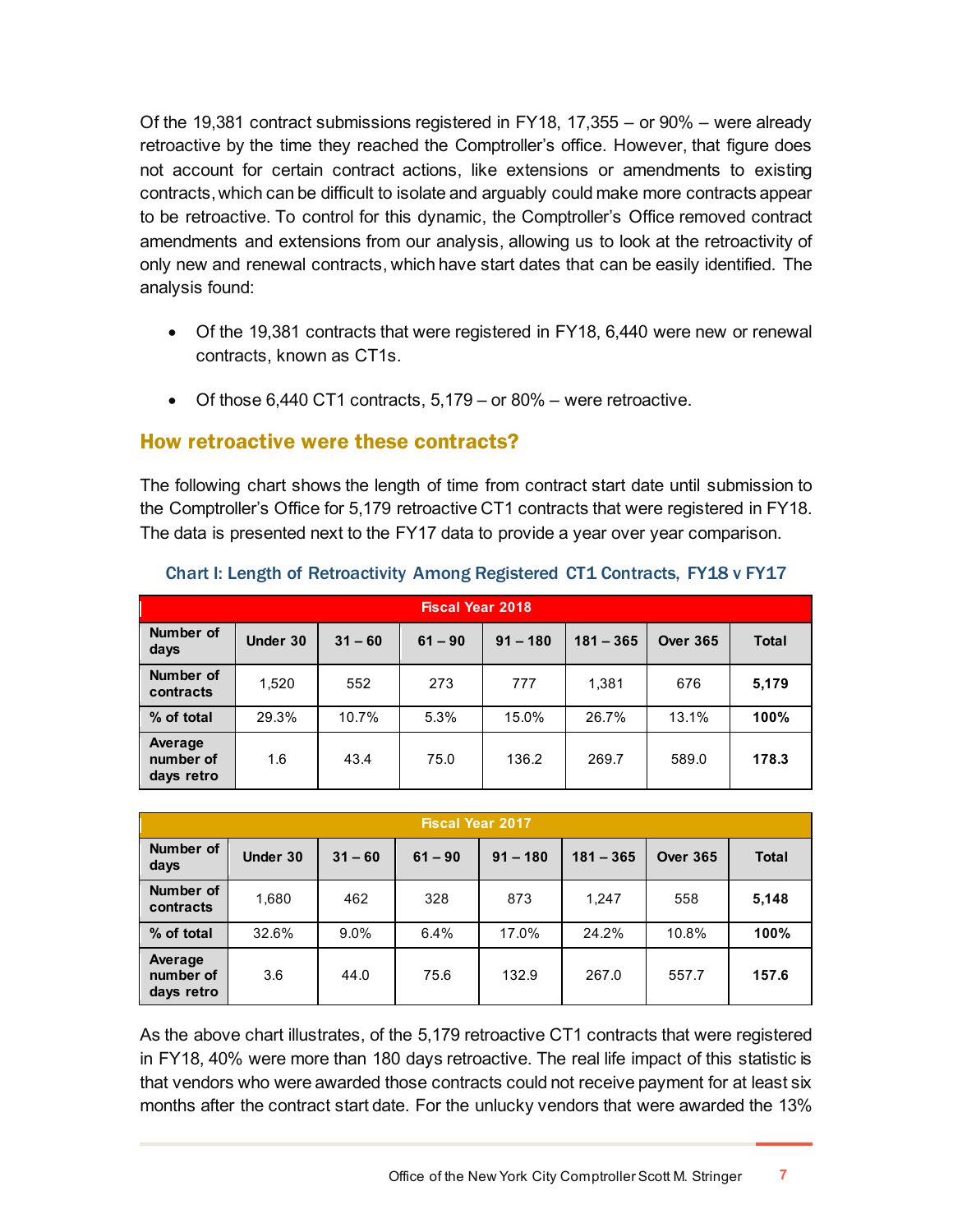of contracts that arrived at the Comptroller's Office over one year late, the average length of retroactivity was an extraordinary 589 days. And the average length of retroactivity among all late CT1 contracts actually increased between FY17 and FY18 by an average of almost 21 days.

### How much time does registration add to the process?

By comparison, in the vast majority of instances the contract registration process itself does not add significant time to the total processing and review time of a contract. For example, 96% of contract submissions in FY18 were registered by the Comptroller's Office within the initial 30 day review window, with 20 days being the average length of time to register one of those contracts. In certain instances, contracts were withdrawn or returned for clarification to the agency within the initial 30-day review window and had to be resubmitted to the Comptroller's Office for a second review. When a contract is resubmitted, another 30-day review window begins. In these instances, the length of time it takes to register the contract has been calculated from the date the contract was first submitted to the Comptroller's Office to the final date of registration, even if it involved more than one review period.

#### Chart II: Length of Time to Register a Contract Upon Submission to Comptroller's Office, FY18

|                                       | Under 30<br>days | $31 - 60$<br>days | $61 - 90$<br>days | $91 - 180$<br>days | $181 - 365$<br>days | Over 1<br>year |
|---------------------------------------|------------------|-------------------|-------------------|--------------------|---------------------|----------------|
| Number of contracts                   | 18.685           | 213               | 211               | 222                | 49                  |                |
| % of total                            | 96.4%            | 1.1%              | 1.1%              | 1.1%               | 0.3%                | $0.0\%$        |
| Average number of<br>days to register | 20.4             | 49.5              | 73.9              | 128.3              | 222.2               | 376.0          |

### <span id="page-7-0"></span>Retroactivity Trends Among Human Service Contracts In FY18 (Discretionary Contracts Included)

New York City relies heavily on non-profit human service organizations to meet the needs of children, families and communities. In many ways, they form the foundation of our City's social safety net, providing front-line services to thousands of New Yorkers in need. Services provided include everything from Pre-K and after-school programs, to job training, adult literacy, supportive housing, community-based mental health services, senior centers, homeless shelters, services for domestic violence survivors, and much more. These services, paid for through thousands of City contracts, essentially make nonprofit organizations an extension of City government.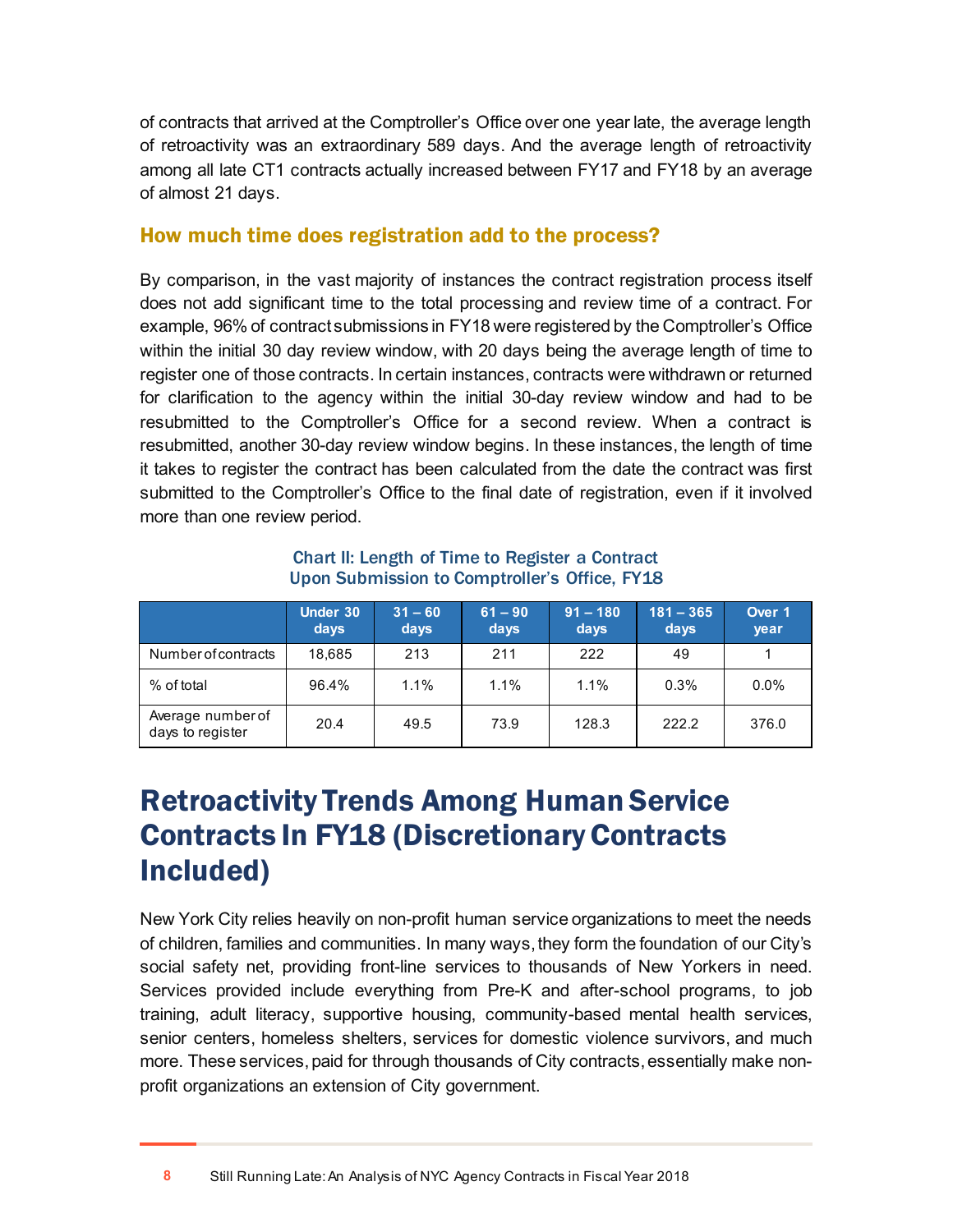Non-profits usually struggle the most with delayed contract registration due to tight budgets and the need to deliver services to vulnerable populations regardless of payment. An emergency shelter does not shut its doors to homeless families if its City contract is not registered. And the organization providing home delivered meals to seniors doesn't fail to show up for its clients, even when the City is months late in providing payments for those services.

To examine the unique impact of contract registration delays on non-profit organizations, our office looked at contract retroactivity among the seven City agencies that contract for the majority of human service programs: Administration for Children's Services (ACS), Department of Education (DOE), Department of Youth & Community Development (DYCD), Department for the Aging (DFTA), Department of Homeless Services (DHS), Human Resources Administration (HRA), and Department of Health and Mental Hygiene (DOHMH).

In Fiscal Year 2018, these seven agencies registered a total of 4,920 Type 70 contracts – the contract category that is primarily used for human service programming. Of those 4,920 contracts 4,639 – or 94% – were already retroactive by the time they reached our office. When isolating only new and renewal contracts (CT1s) to paint a more refined picture of retroactivity rates among human service contracts, a total of 2,543 contracts were registered for the seven agencies, and 2,262 – or 89% – were retroactive by the time they reached the Comptroller's Office.

This is a higher percentage than the 80% retroactivity rate that was found among new and renewal contracts across all City agencies, suggesting that non-profit organizations wait longer for their contracts to be submitted for registration than vendors that do business with the City overall. This is problematic for several reasons. First, many non-profit organizations have smaller budgets and rely more heavily on government funding for their revenue than corporate vendors, making cash flow tighter. But more significantly and as mentioned previously, non-profit organizations often begin work *before* a contract is registered so as not to interrupt the provision of critical services to vulnerable clients. This can put non-profit vendors in the positon of having to take loans in order to make payroll while waiting for their contracts to be registered.

### How retroactive were these contracts?

The following chart shows the length of time from contract start date until first submission to the Comptroller's Office for the 2,262 retroactive CT1human service contracts that were registered in FY18. The data is presented next to the FY17 data to provide a year over year comparison.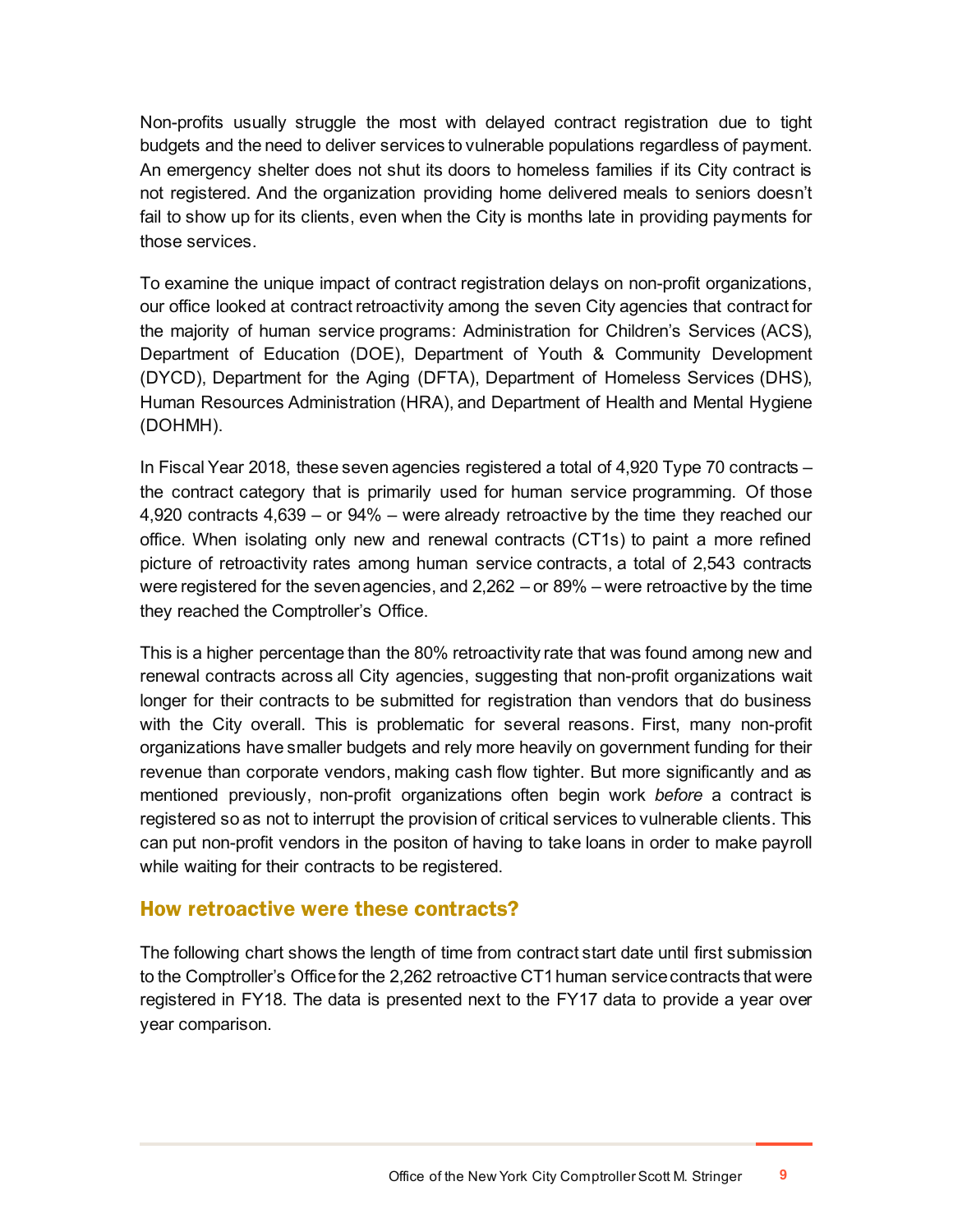| <b>Fiscal Year 2018</b>            |          |           |           |            |             |                 |              |  |  |  |
|------------------------------------|----------|-----------|-----------|------------|-------------|-----------------|--------------|--|--|--|
| Number of<br>days                  | Under 30 | $31 - 60$ | $61 - 90$ | $91 - 180$ | $181 - 365$ | <b>Over 365</b> | <b>Total</b> |  |  |  |
| Number of<br>contracts             | 382      | 226       | 99        | 378        | 732         | 445             | 2,262        |  |  |  |
| % of total                         | 16.9%    | 10.0%     | 4.4%      | 16.7%      | 32.4%       | 19.7%           | 100%         |  |  |  |
| Average<br>number of<br>days retro | 5.3      | 42.3      | 76.6      | 138.0      | 268.1       | 540.6           | 224.7        |  |  |  |

#### Chart III: Length of Retroactivity Among Registered CT1 Human Service Contracts, FY18 v FY17

| <b>Fiscal Year 2017</b>            |          |           |           |            |             |                 |              |  |  |  |
|------------------------------------|----------|-----------|-----------|------------|-------------|-----------------|--------------|--|--|--|
| Number of<br>days                  | Under 30 | $31 - 60$ | $61 - 90$ | $91 - 180$ | $181 - 365$ | <b>Over 365</b> | <b>Total</b> |  |  |  |
| Number of<br>contracts             | 428      | 158       | 155       | 371        | 709         | 403             | 2,224        |  |  |  |
| % of total                         | 19.2%    | 7.1%      | 7.0%      | 16.7%      | 31.9%       | 18.1%           | 100%         |  |  |  |
| Average<br>number of<br>days retro | 7.1      | 45.1      | 76.5      | 133.7      | 269.7       | 504.0           | 209.5        |  |  |  |

As this chart illustrates, of the 2,262 retroactive CT1 human service contracts that were registered in FY18, 52% were more than 180 days retroactive – an even higher rate than FY17. Again, this means vendors are waiting more than six months for payment on services they have already been delivered. For the almost 20% of vendors who waited more than one year for their contracts to be registered, the average length of retroactivity was 540 days, 37 days more on average than the prior fiscal year.

### Reviewing the Numbers by Agency

The following chart shows the number and percentage of CT1 human service contracts that were already retroactive when submitted to the Comptroller's Office in FY18, by individual agency, in aggregate. DHS submitted over 98% of these contracts retroactively. However, HRA, DFTA and DOE did not do much better. HRA submitted over 97% of CT1 contracts retroactively and DFTA and DOE both submitted over 94% retroactively.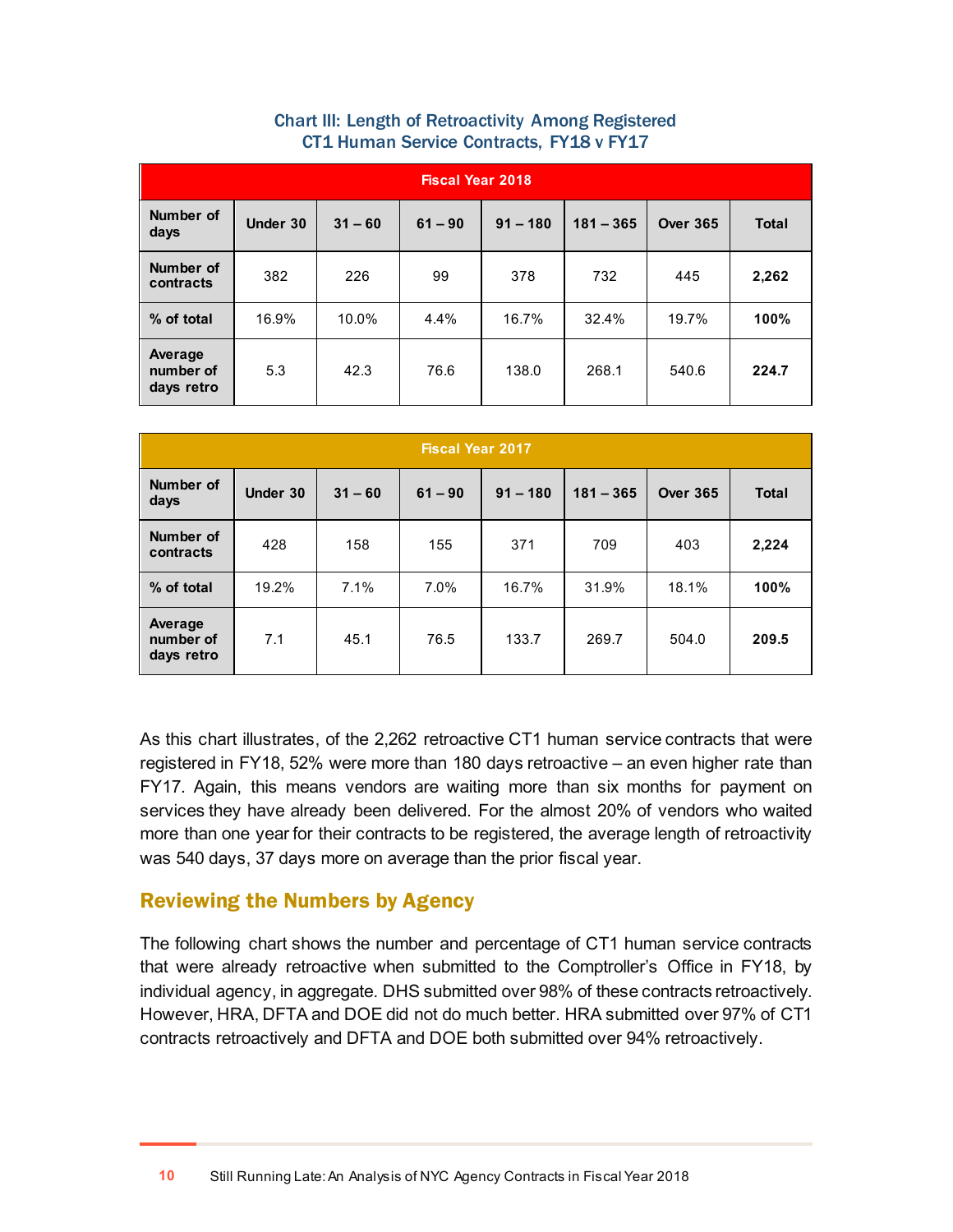| <b>Agency</b> | # of Contracts | # Retroactive | % Retroactive |
|---------------|----------------|---------------|---------------|
| <b>DHS</b>    | 176            | 174           | 98.9%         |
| <b>HRA</b>    | 227            | 221           | 97.4%         |
| <b>DFTA</b>   | 271            | 256           | 94.5%         |
| <b>DOE</b>    | 468            | 441           | 94.2%         |
| <b>DOHMH</b>  | 462            | 425           | 92.0%         |
| <b>ACS</b>    | 62             | 56            | 90.3%         |
| <b>DYCD</b>   | 877            | 689           | 78.6%         |

#### Chart IV: Retroactivity Among Registered CT1 Human Service Contracts by Agency, FY18

The following chart shows the length of time from contract start date until submission for the 2,262 retroactive CT1 human service contracts that were submitted for registration to the Comptroller's Office in FY18, broken down by individual human service agency. It is worth noting that several agencies submitted a large number of contracts more than six months retroactively: 50% of ACS contracts, 52% of DFTA contracts, and over 65% of HRA and DYCD contracts were retroactive by more than six months. Over 22% of DYCD and HRA contracts were retroactive by more than a year.

|              |                        | <b>Under 30</b><br>days | $31 - 60$<br>days | $61 - 90$<br>days | $91 - 180$<br>days | $181 - 365$<br>days | Over 1<br>year | <b>Total</b> |
|--------------|------------------------|-------------------------|-------------------|-------------------|--------------------|---------------------|----------------|--------------|
| <b>DHS</b>   | Number of<br>contracts | 27                      | 52                | 10                | 23                 | 34                  | 28             | 174          |
|              | % of total             | 15.5                    | 29.9              | 5.7               | 13.2               | 19.5                | 16.1           | 100%         |
| <b>HRA</b>   | Number of<br>contracts | 16                      | 18                | 19                | 24                 | 95                  | 49             | 221          |
|              | % of total             | 7.2                     | 8.1               | 8.6               | 10.9               | 43.0                | 22.2           | 100%         |
| <b>DFTA</b>  | Number of<br>contracts | 65                      | 18                | $\mathbf 0$       | 40                 | 79                  | 54             | 256          |
|              | % of total             | 25.4                    | 7.0               | 0.0               | 15.6               | 30.9                | 21.1           | 100%         |
| <b>DOE</b>   | Number of<br>contracts | 142                     | 86                | 25                | 38                 | 67                  | 83             | 441          |
|              | % of total             | 32.2                    | 19.5              | 5.7               | 8.6                | 15.2                | 18.8           | 100%         |
| <b>DOHMH</b> | Number of<br>contracts | 87                      | 26                | 16                | 101                | 122                 | 73             | 425          |
|              | % of total             | 20.5                    | 6.1               | 3.8               | 23.8               | 28.7                | 17.2           | 100%         |
| <b>ACS</b>   | Number of<br>contracts | 6                       | 3                 | 4                 | 15                 | 27                  | $\mathbf{1}$   | 56           |
|              | % of total             | 10.7                    | 5.4               | 7.1               | 26.8               | 48.2                | 1.8            | 100%         |
| <b>DYCD</b>  | Number of<br>contracts | 39                      | 23                | 25                | 137                | 308                 | 157            | 689          |
|              | % of total             | 5.7                     | 3.3               | 3.6               | 19.9               | 44.7                | 22.8           | 100%         |

#### Chart V: Retroactivity of CT1 Human Service Contracts, Agency By Agency Breakdown, FY18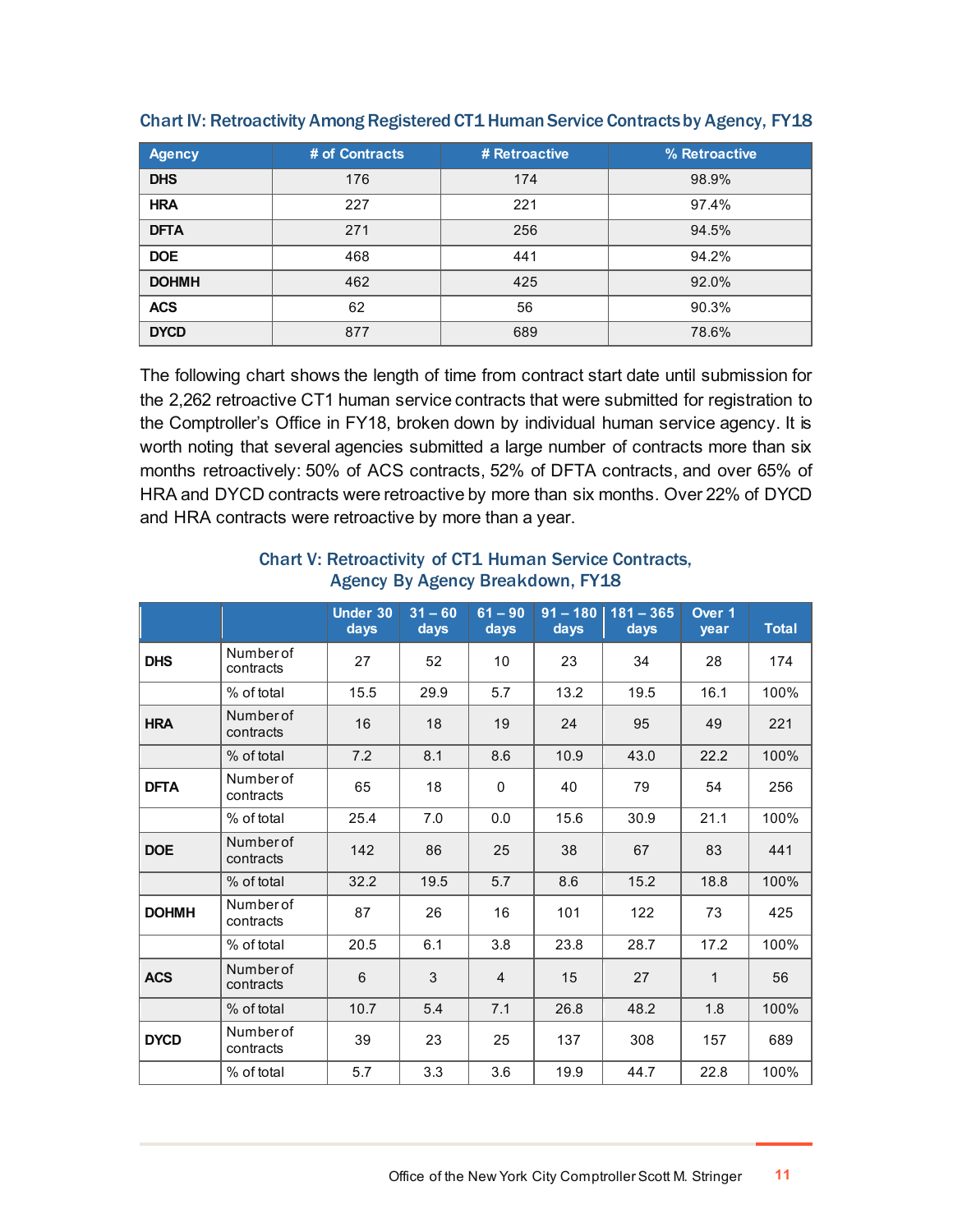### How much time does human service contract registration add to the process?

By comparison, in the vast majority of instances, contract registration by the Comptroller's office does not add significant time to the overall contract review process. Over 96% of all human service contract submissions for these seven agencies were registered within the initial 30 day review window, with 20 days being the average length of time to register. In instances where contracts were returned to or withdrawn by the agency, the length has been calculated from the first date of submission to the final date of registration, even if it involved more than one review period.

|                                       | <b>Under 30</b><br>days | $31 - 60$<br>days | $61 - 90$<br>days | $91 - 180$<br>days | $181 - 365$<br>days | Over 1 year |
|---------------------------------------|-------------------------|-------------------|-------------------|--------------------|---------------------|-------------|
| Number of contracts                   | 4,731                   | 75                | 62                | 45                 |                     | 0           |
| % of total                            | 96.2%                   | 1.5%              | 1.3%              | 0.9%               | 0.1%                |             |
| Average number of<br>days to register | 20.3                    | 50.6              | 73.4              | 124.2              | 226.0               | $- -$       |

#### Chart VI: Average Length of Time to Register a Human Service Contract Upon Submission to Comptroller's Office, FY18

# <span id="page-11-0"></span>The Impact of Discretionary Contracts

Discretionary contracts are always registered after the contract start date due to the way funding for these contracts is allocated. Discretionary contracts are awarded by City Council members and Borough Presidents for projects within their districts, and are typically allocated in June, with a contract start date of July 1. After the allocation, vendors must have their pre-qualification application approved and negotiate a scope of work before contracts can be executed. Due to the length of time this process takes, discretionary contracts are never submitted for registration before July 1. By examining the impact of these contracts, we get a clearer understanding of the retroactively rates among *non-discretionary contracts*, which should theoretically not need to be submitted late for registration. Excluding discretionary contracts from this report's calculations improved retroactivity rates, but not by a huge amount.

# <span id="page-11-1"></span>Retroactivity Trends Among City Contracts In FY18 (Discretionary Contracts Excluded)

Of the 6,440 CT1 contracts registered in FY18, 5,179 – or 80% – were retroactive**.**  However, 1,424 of these CT1 contracts were discretionary awards, and after removing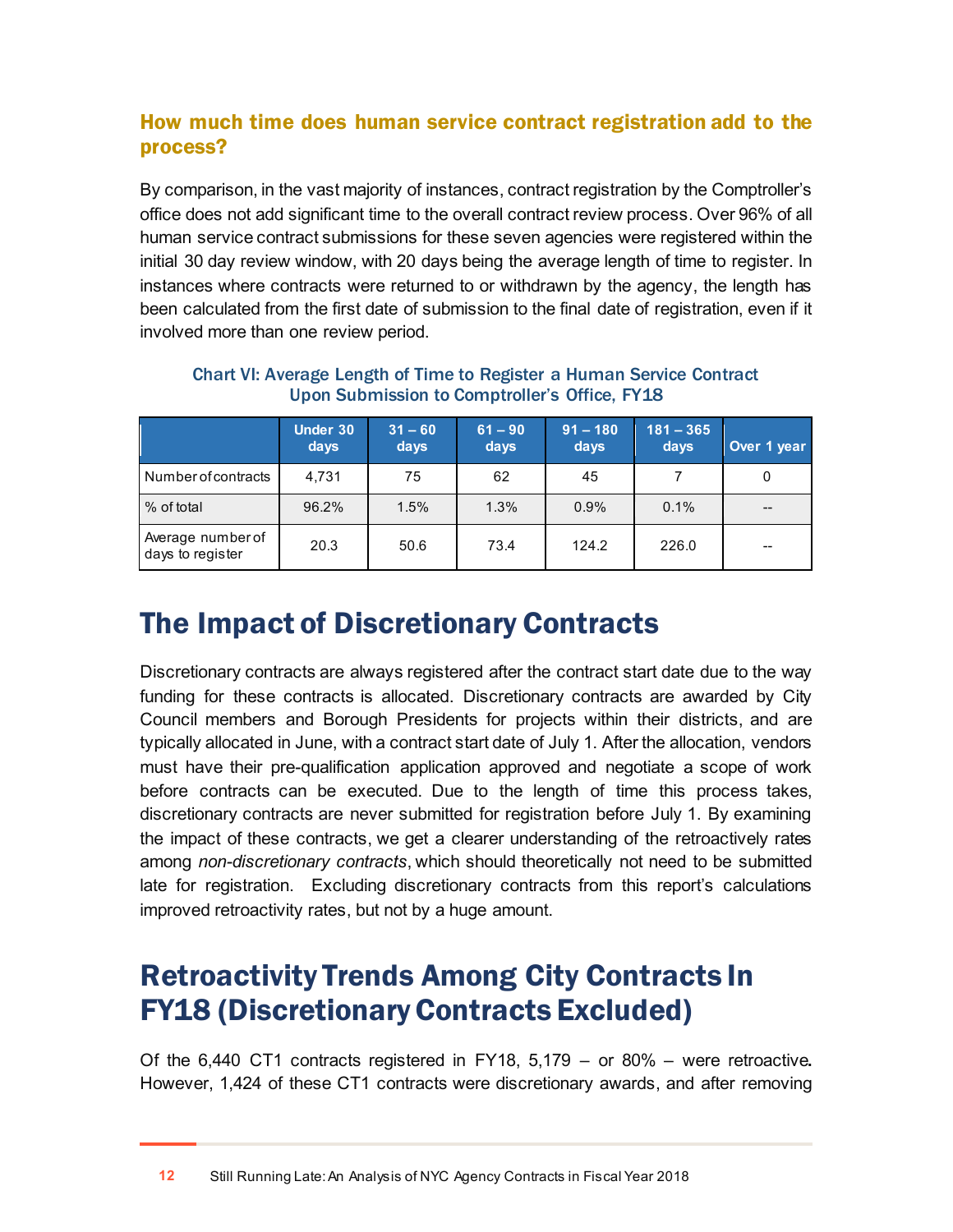them from the calculation, we were left with 5,016 non-discretionary CT1 contracts, of which 3,765 – or 75% – were retroactive.

The following chart shows the length of time from contract start date until first submission to the Comptroller's Office for the 3,765 retroactive *non-discretionary* CT1 contracts that were registered in FY18. The data is presented next to the comparable FY17 data.

| <b>Fiscal Year 2018</b>            |          |           |           |            |             |                 |              |  |  |  |
|------------------------------------|----------|-----------|-----------|------------|-------------|-----------------|--------------|--|--|--|
| Number of<br>days                  | Under 30 | $31 - 60$ | $61 - 90$ | $91 - 180$ | $181 - 365$ | <b>Over 365</b> | <b>Total</b> |  |  |  |
| Number of<br>contracts             | 1,498    | 551       | 267       | 574        | 609         | 266             | 3,765        |  |  |  |
| % of total                         | 39.8%    | 14.6%     | 7.1%      | 15.2%      | 16.2%       | 7.1%            | 100%         |  |  |  |
| Average<br>number of<br>days retro | 1.7      | 43.4      | 74.8      | 133.1      | 263.2       | 673.2           | 122.8        |  |  |  |

#### Chart VI: Length of Retroactivity Among Registered CT1 Contracts - Excluding Discretionary Contracts, FY18 v FY17

| <b>Fiscal Year 2017</b>            |          |           |           |            |             |                 |              |  |  |  |
|------------------------------------|----------|-----------|-----------|------------|-------------|-----------------|--------------|--|--|--|
| Number of<br>days                  | Under 30 | $31 - 60$ | $61 - 90$ | $91 - 180$ | $181 - 365$ | <b>Over 365</b> | <b>Total</b> |  |  |  |
| Number of<br>contracts             | 1,663    | 461       | 321       | 753        | 598         | 261             | 4,057        |  |  |  |
| % of total                         | 41.0%    | 11.4%     | 7.9%      | 18.6%      | 14.7%       | 6.4%            | 100%         |  |  |  |
| Average<br>number of<br>days retro | 3.7      | 44.1      | 75.5      | 131.5      | 259.2       | 623.0           | 115.2        |  |  |  |

As Chart VI illustrates, over 23% of the 3,765 retroactive non-discretionary CT1 contracts that were registered in FY18 were more than 180 days retroactive. For the vendors that were awarded the 7% of contracts that arrived at the Comptroller's Office over one year late, the average length of retroactivity was 673 days, or roughly 22 months. This is compared to an average of 623 days among contracts that were over one year retroactive in FY17, meaning contracts that were submitted more than one year late in FY18 were on average 50 days later than in the prior fiscal year. Overall, retroactive contracts were on average submitted one week later in FY18 than in FY17.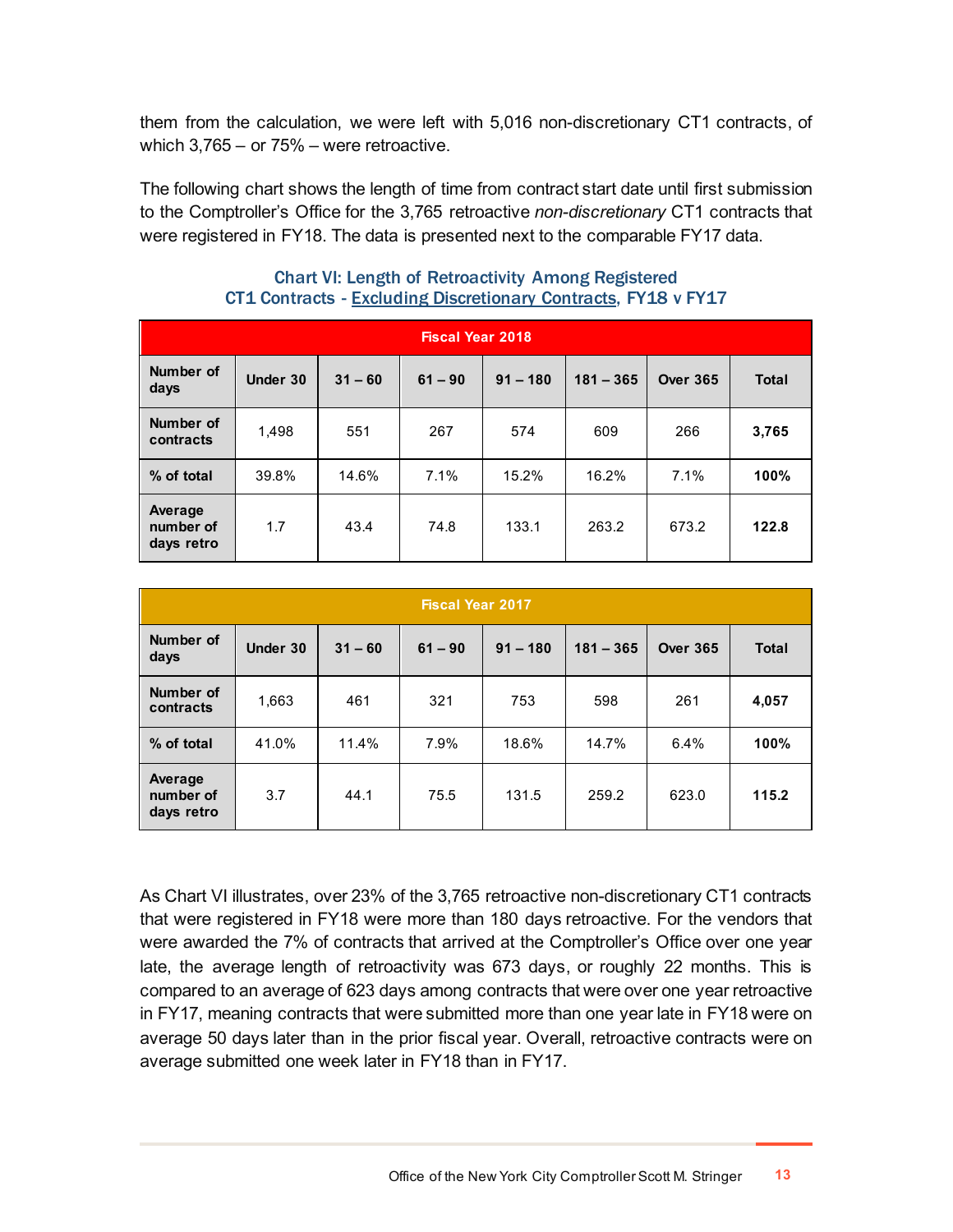# <span id="page-13-0"></span>Retroactivity Trends Among Human Service Contracts In FY18 (Discretionary Contracts Excluded)

Of the 2,543 CT1 human services contracts registered in FY18, 2,262 – or 89% – were retroactive by the time they reached the Comptroller's Office. However, 1,071 of the CT1 contracts were discretionary awards, and after removing them from the calculation, we were left with 1,472 non-discretionary CT1 contracts, of which 1,191 – or 81% – were retroactive.

| <b>Fiscal Year 2018</b>            |          |           |           |            |             |                 |              |  |  |  |
|------------------------------------|----------|-----------|-----------|------------|-------------|-----------------|--------------|--|--|--|
| Number of<br>days                  | Under 30 | $31 - 60$ | $61 - 90$ | $91 - 180$ | $181 - 365$ | <b>Over 365</b> | <b>Total</b> |  |  |  |
| Number of<br>contracts             | 382      | 226       | 93        | 194        | 189         | 107             | 1,191        |  |  |  |
| % of total                         | 32.1%    | 19.0%     | 7.8%      | 16.3%      | 15.9%       | $9.0\%$         | 100%         |  |  |  |
| Average<br>number of<br>days retro | 5.3      | 42.3      | 76.2      | 131.3      | 263.0       | 561.1           | 129.2        |  |  |  |

#### Chart VII: Length of Retroactivity Among Registered CT1 Human Service Contracts - Excluding Discretionary Contracts, FY18 v FY17

| <b>Fiscal Year 2017</b>            |          |           |           |            |             |                 |              |
|------------------------------------|----------|-----------|-----------|------------|-------------|-----------------|--------------|
| Number of<br>days                  | Under 30 | $31 - 60$ | $61 - 90$ | $91 - 180$ | $181 - 365$ | <b>Over 365</b> | <b>Total</b> |
| Number of<br>contracts             | 428      | 158       | 151       | 265        | 237         | 150             | 1,389        |
| % of total                         | 30.8%    | 11.4%     | 10.9%     | 19.1%      | 17.1%       | 10.8%           | 100%         |
| Average<br>number of<br>days retro | 7.1      | 45.1      | 76.2      | 130.4      | 271.5       | 498.7           | 140.7        |

As Chart V illustrates, 25% of the 1,191 retroactive CT1 *non-discretionary* human service contracts that were registered in FY18 were more than 180 days retroactive. For the vendors that were awarded the 9% of human service contracts that arrived at the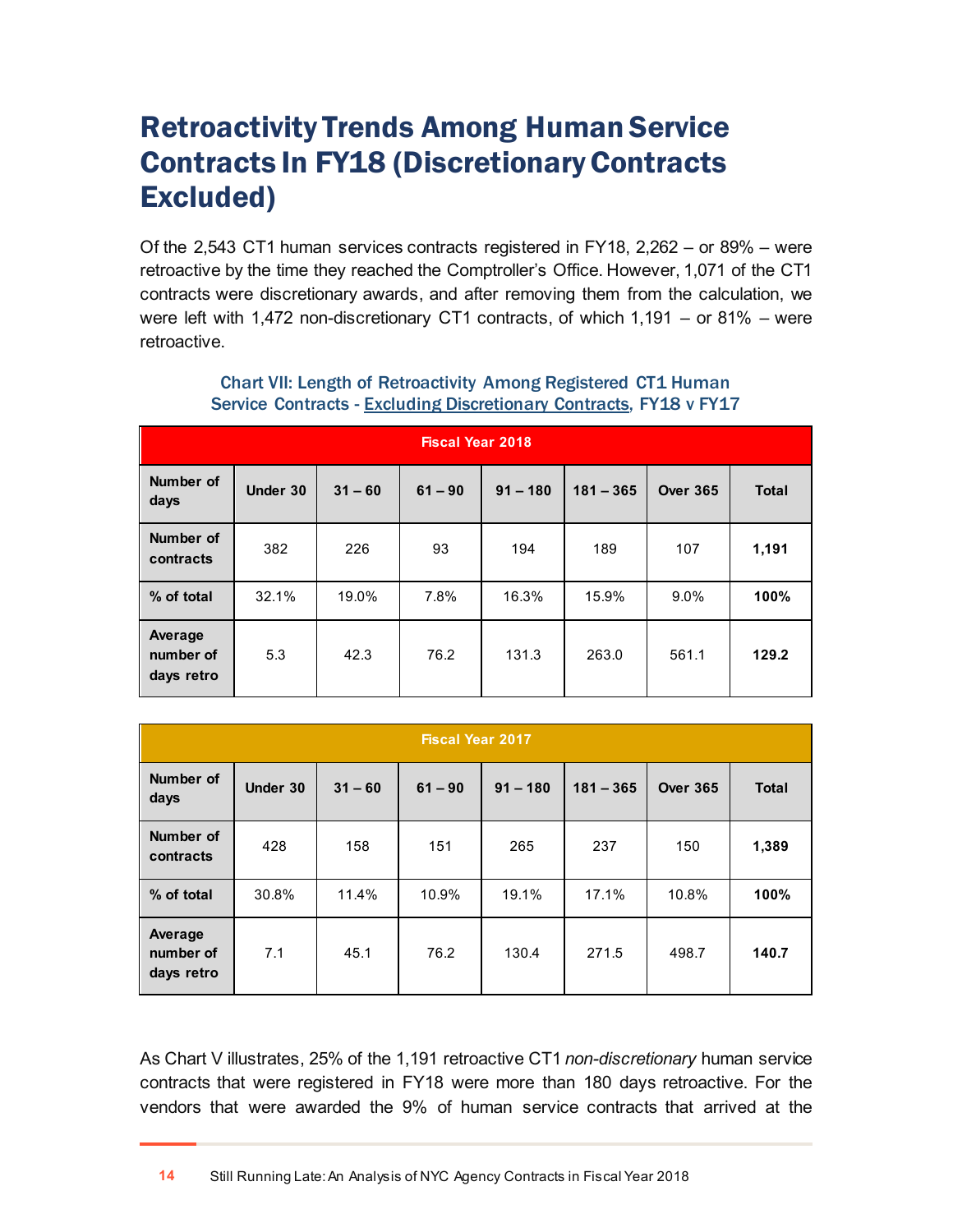Comptroller's Office over one year late, the average length of retroactivity was 561 days, or almost 19 months. Among human service contracts that were over a year retroactive, the average length of retroactivity was 499 days in FY17, meaning contracts that were submitted more than one year late in FY18 were on average 62 days later than in the prior fiscal year. However, overall, retroactive *non-discretionary* human service contracts were submitted an average of 11 days earlier in FY18 compared to FY17 – a small but welcome improvement.

### <span id="page-14-0"></span>Recommendations

The needlessly slow pace of New York City procurement process causes unnecessary hardship to the City's vendors, but our broken procurement system can be repaired. The City should consider the following recommendations to create a more efficient procurement process.

### Institute strict timeframes for City agencies with an oversight role in the procurement process to complete their tasks.

The Comptroller's Office is currently the only agency with a role in the City's procurement process that performs its duties within a specified timeframe as required by the New York City Charter. All other oversight agencies perform their tasks without mandated timeframes, or with timeframes that can be easily waived. This leads to a drawn out process and a lack of accountability among agencies.

Instituting strict timeframes for City agencies with an oversight role in the procurement process to complete their tasks would both standardize the length of the process so vendors know what to expect, and ensure agencies complete their tasks promptly. Last year, this report recommended that the New York City Procurement Policy Board (PPB) adopt rules to this effect. The PPB has failed to consider this proposal but there are other avenues to achieve this reform. The 2019 Charter Revision Commission is currently exploring which areas of the City Charter to amend and this proposal should be considered as part of that effort.

### Create a transparent contract tracking system that would allow vendors to view the status of their contracts.

Vendors that do business with the City of New York have very limited visibility into the contracting process. Most vendors typically wait many months or longer for a contract to be registered, but have no idea what is actually happening to their contract during that time. The only real transparency in the contracting process happens when contracts are submitted to the Comptroller's office and the registration status automatically appears in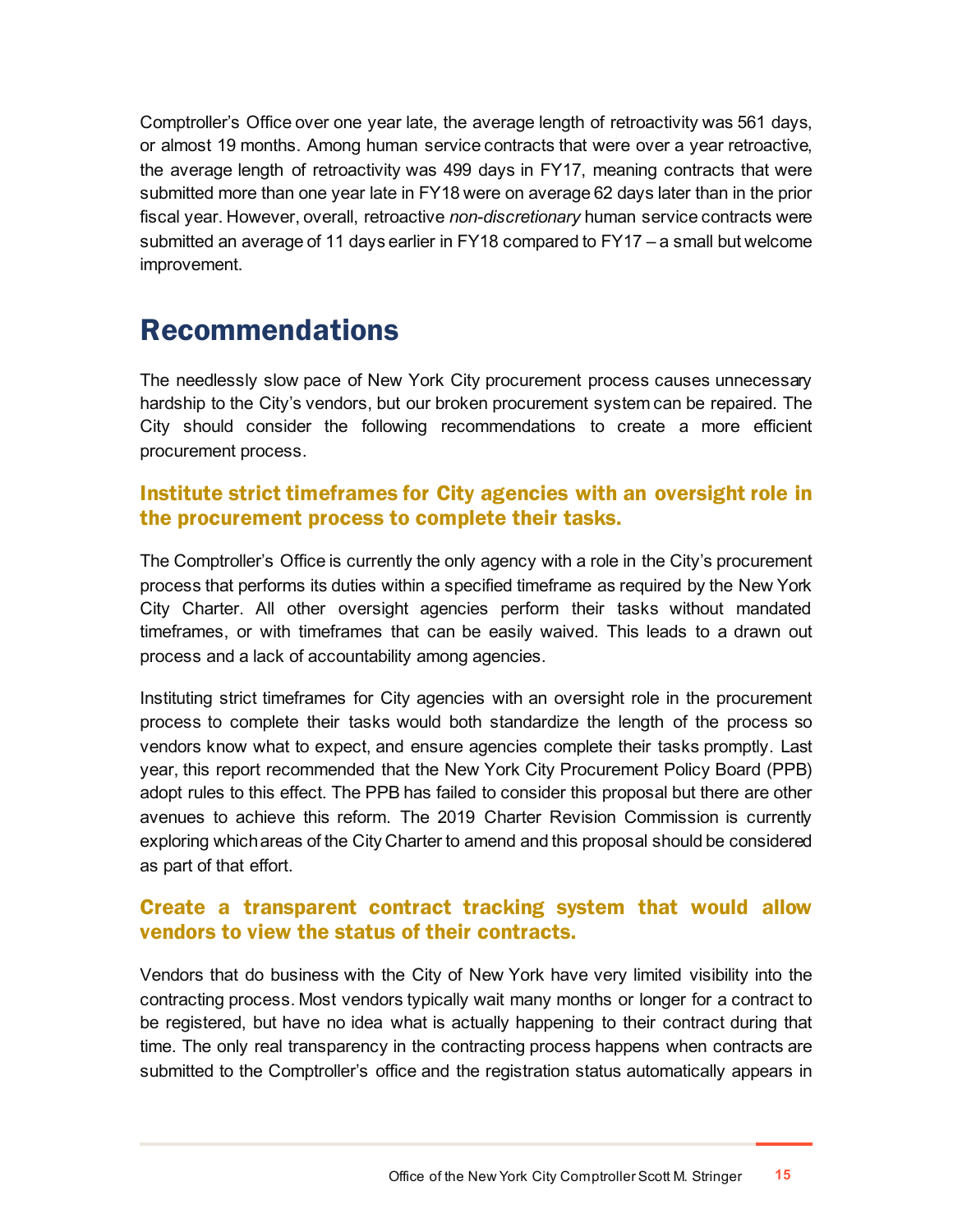checkbooknyc.com, the Comptroller's transparency website for City spending and contracts.

To bring more transparency to the process, the City should create a tracking system that allows vendors to follow their contracts throughout each stage of the procurement process. With such a system, vendors would be able to see if their contracts are under review at the Mayor's Office of Contract Services, the Office of Management and Budget, or Corporation Counsel, and track how much time each agency is taking to execute their tasks.

# <span id="page-15-0"></span>**Conclusion**

<span id="page-15-1"></span>New York City's procurement process is in need of real reform, and as two years of contract retroactivity data show, the slow pace of procurement has not improved in FY18. The City has already launched the first phase of PASSPort – the "end to end" procurement system that the Mayor's Office of Contract Services has been developing – but more must be done to end the City's crisis of late contracts. Creating timeframes and transparency during contract review would help the City's thousands of vendors strengthen their operations and deliver crucial services to the public, while helping the City contain costs and deliver projects on time.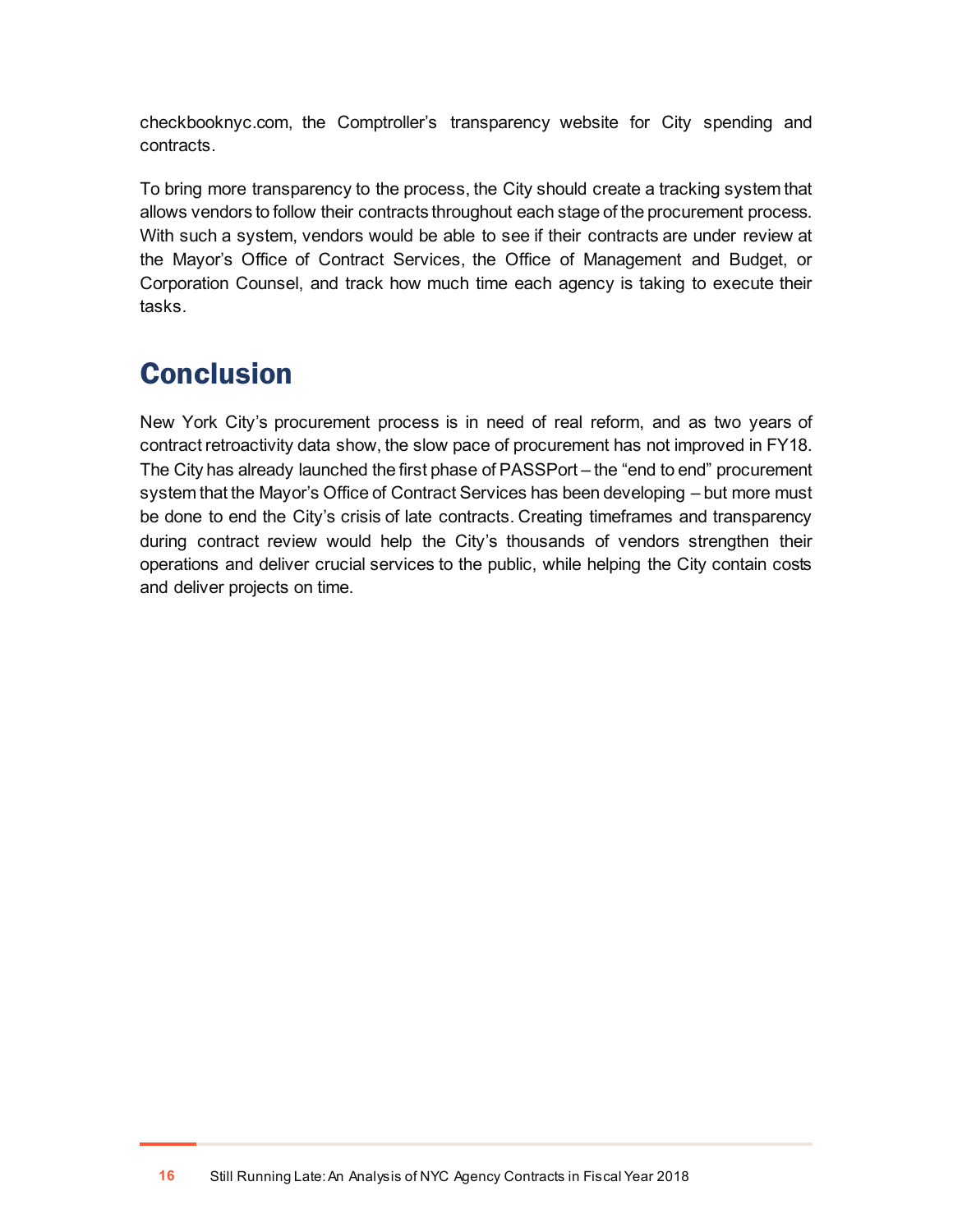# Acknowledgements

Comptroller Scott M. Stringer thanks Jessica Silver, Assistant Comptroller for Public Affairs and Chief of Strategic Operations, and lead author of this report. He also recognizes the important contributions made by Christo Abraham, IT Research & Reports Analyst; Eileen Del Pilar, IT Research & Reports Analyst; Enrique Diaz, Director of Management Services; Lisa Flores, Deputy Comptroller for Contracts and Procurement; Preston Niblack, Deputy Comptroller for Budget; David Saltonstall, Assistant Comptroller for Policy; Elizabeth Bird, Policy Analyst; and Archer Hutchinson, Web Developer and Graphic Designer.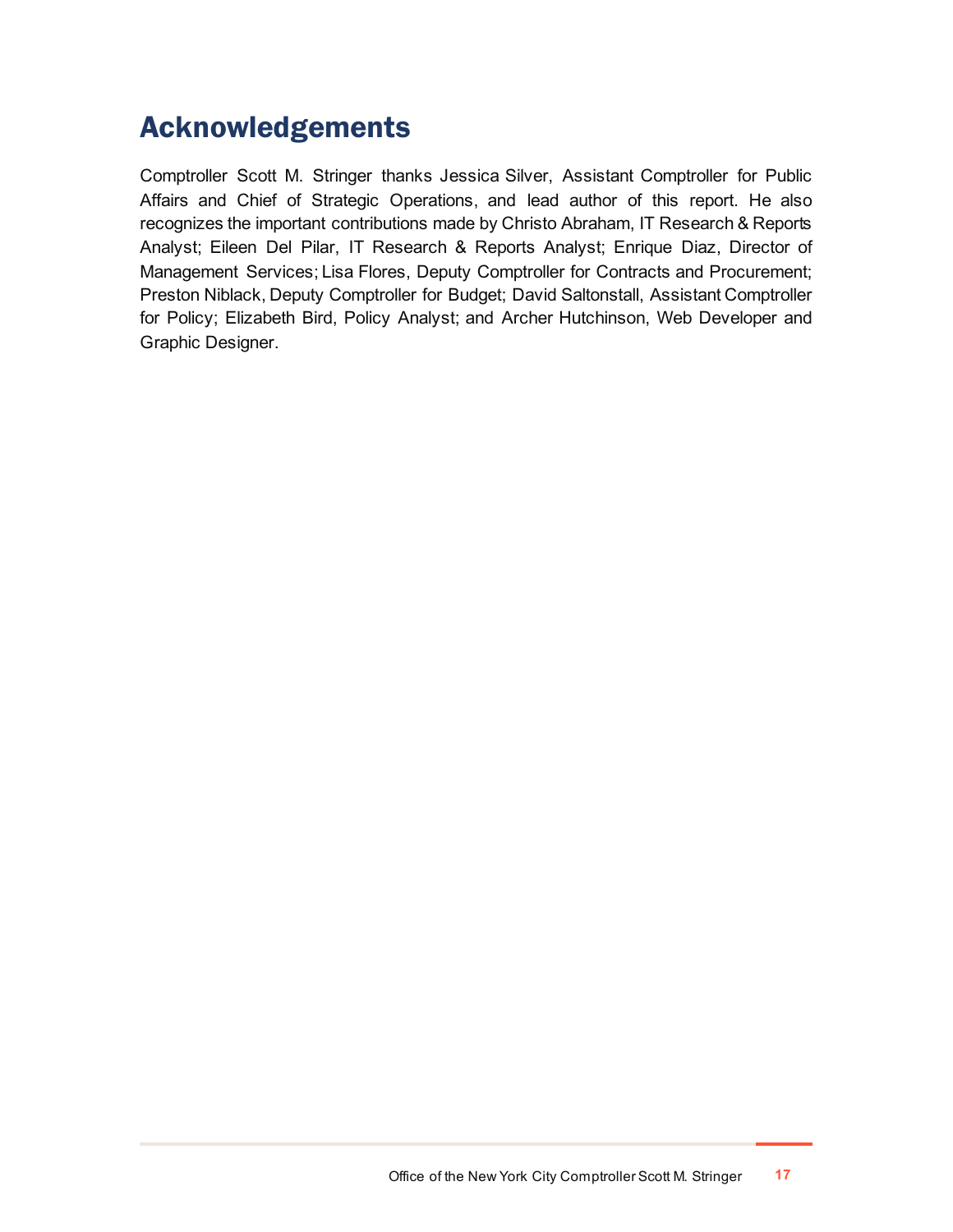